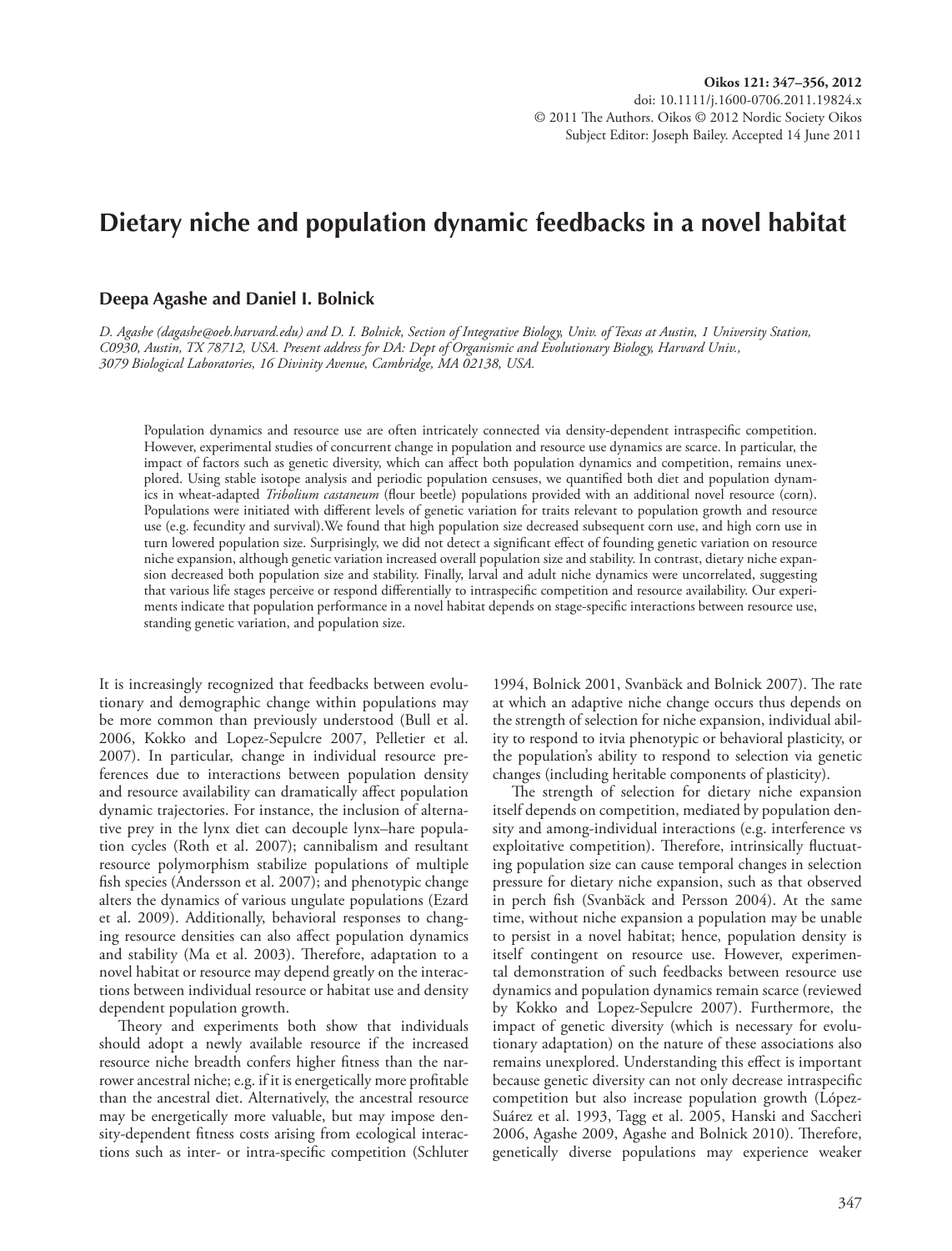density-dependence and also respond faster to selection for resource use, altering the strength of interaction between resource and population dynamics.

 In a previous paper, Agashe (2009) showed that founding genetic variation for ecologically significant traits (such as fecundity and survival) in flour beetle *Tribolium castaneum* populations increased population size and stability across nine months, in a habitat containing two resource patches (ancestral wheat flour and novel corn flour). Here we analyze the temporal change in dietary niche width in the same populations, to test for interactions between resource use and population dynamics, and to determine the impact of genetic variationon these dynamics. For historically wheat-adapted *T. castaneum* laboratory populations, larval development and survival are both negatively correlated with the proportion of corn in flour mixtures (Focken 2007, Agashe 2009), suggesting that corn use is typically maladaptive and should be ignored by an optimally foraging beetle. However, *T. castaneum* populations are regulated via negative density dependence (Sokoloff 1977); therefore increasing population size can alter both population growth and selection for niche expansion (Bolnick 2001). Finally, existing genetic variation for fitness on alternative resources (Dawson and Riddle 1983) means that the strength of the association between resource use and population size (i.e. density dependence) may also vary across populations. A large body of literature documents extensive analysis of *Tribolium* population dynamics in a standard homogeneous habitat, such as the larvae-pupae-adult 'LPA' model (Dennis et al. 1995). However, the dynamics of various life stages in novel habitats, particularly in conjunction with niche use, remain poorly understood. Here we describe joint population size and niche dynamics in populations exposed to a new habitat, and document mutual feedbacks between change in population size and resource use.

## **Methods**

 We used four strains of *Tribolium castaneum* (Col-2, Pak-3, Tiw-5 and Z-7; denoted C, P, Z and T) for our experiments. The strains had different fecundity and survival on wheat and corn and larval behavioral preference for corn, but similar within-strain variation for fecundity (Appendix 1 Table A1). Thus, we expected among-strain variation rather than within-strain variation to play a major role during the experiment. We manipulated founding genetic variation (GV) in our experimental populations by varying the number of strains used to initiate each population  $(GV = number)$ of founding strains  $= 1, 2, 3$  or 4); due to the combinatorics, the four levels were represented by unequal numbers of distinct strain combinations. There are four combinations with  $GV = 1$  (C/P/Z/T), six for  $GV = 2$  (CP/PZ/ZT/CZ/ PT/PZ), four for GV = 3 (CPZ/PZT/CZT/CPT), and one for GV = 1 (CPZT). We replicated each combination twice  $(GV = 2$  and 3) or five times  $(GV = 1$  and 4). We founded each population with 120 adults chosen randomly from stock populations (stocks had a 1:1 sex ratio). Multi-strain populations were founded with equal proportions of component strains; note, however, that strain identity would be quickly lost during the experiment as adults interbred. Our experimental design of mixing strains resulted in an

immediate increase in among-individual variance in fecundity on both wheat and corn (Appendix 1 Fig. A1), which is expected to increase further with sexual recombination.

 Experimental populations were reared at 33 ° C and ∼ 70% humidity, duplicating rearing conditions used for  $>$  20 years since their collection from the wild. Although stock populations originated from diverse geographic regions, this long history of adaptation to the lab should minimize differences in temperature or humidity tolerance. Populations were reared in identical 200 ml round ziploc containers with adjacent patches (25 g each) of wheat (plus 5% yeast) and corn flour ('WC' habitat) allowing free across-patch movement. In wheat flour, egg to adult development is completed in 3-4 weeks, and adults can live for a few months. However, development typically requires more than five weeks when eggs are provided only with corn (Agashe et al. 2011). Every two weeks (up to 24 weeks from the start of the experiment), we counted all stages (larvae, pupae and adults) separately for the two habitat patches in each population. We discarded dead individuals and old flour and transferred all live individuals from each flour patch to corresponding patches of fresh flour. Examples of time series data for adults, pupae and larvae are shown in Fig. 1. (For population census data for all populations and more detailed methods, see Agashe 2009).

 To determine temporal change in adult corn use, we analyzed stable carbon isotope ratios of individual beetles (described below) at three different time points during the study: after two weeks (within-generation, immediate change in resource use which we term 'behavioral niche expansion'), and after 12 and 24 weeks (longer-term change in resource use: behavioral and/or evolutionary niche expansion), chosen to maximize information on different stages of niche expansion. Because of the relatively long beetle lifespan and overlapping generations, higher sampling resolution for adult diet would be unlikely to add critical information on niche dynamics (below). We refer to increased corn use as 'niche expansion' because it represents an increase in the diversity of resources being used (i.e. the realized niche). We are thus not necessarily implying a change in the beetle's fundamental niche, which may theoretically include corn flour even when corn is not present in the environment.

 We also estimated the change in larval corn consumption using the proportion of larvae occupying the corn patch in each population as a proxy. We first confirmed that larval flour patch choice reliably indicates resource use. We added nontoxic neutral red vital stain to flour in one half of a 3.5 cm petri-dish and placed four larvae from stock populations in the center of the plate. Due to the vital stain, larvae that ate flour from the dyed patch appeared blue. After 24 h, we recorded larval color and position. Larval patch occupancy significantly matched resource consumption  $(n = 12$  plates; one-sample t-test for % larvae per test whose patch occupancy matched resource consumption:  $\mu_{expected} = 50\%;$  $\mu_{\text{observed}} = 72\%; p = 0.002)$ . Therefore, we could use larval patch occupation as a proxy for larval resource consumption.

#### **Stable isotope analysis**

The stable carbon isotope ratio of a sample is measured against astandard as  $\delta^{13}C = [(R_{\text{sample}}/R_{\text{standard}}) - 1] \times 1000$ ,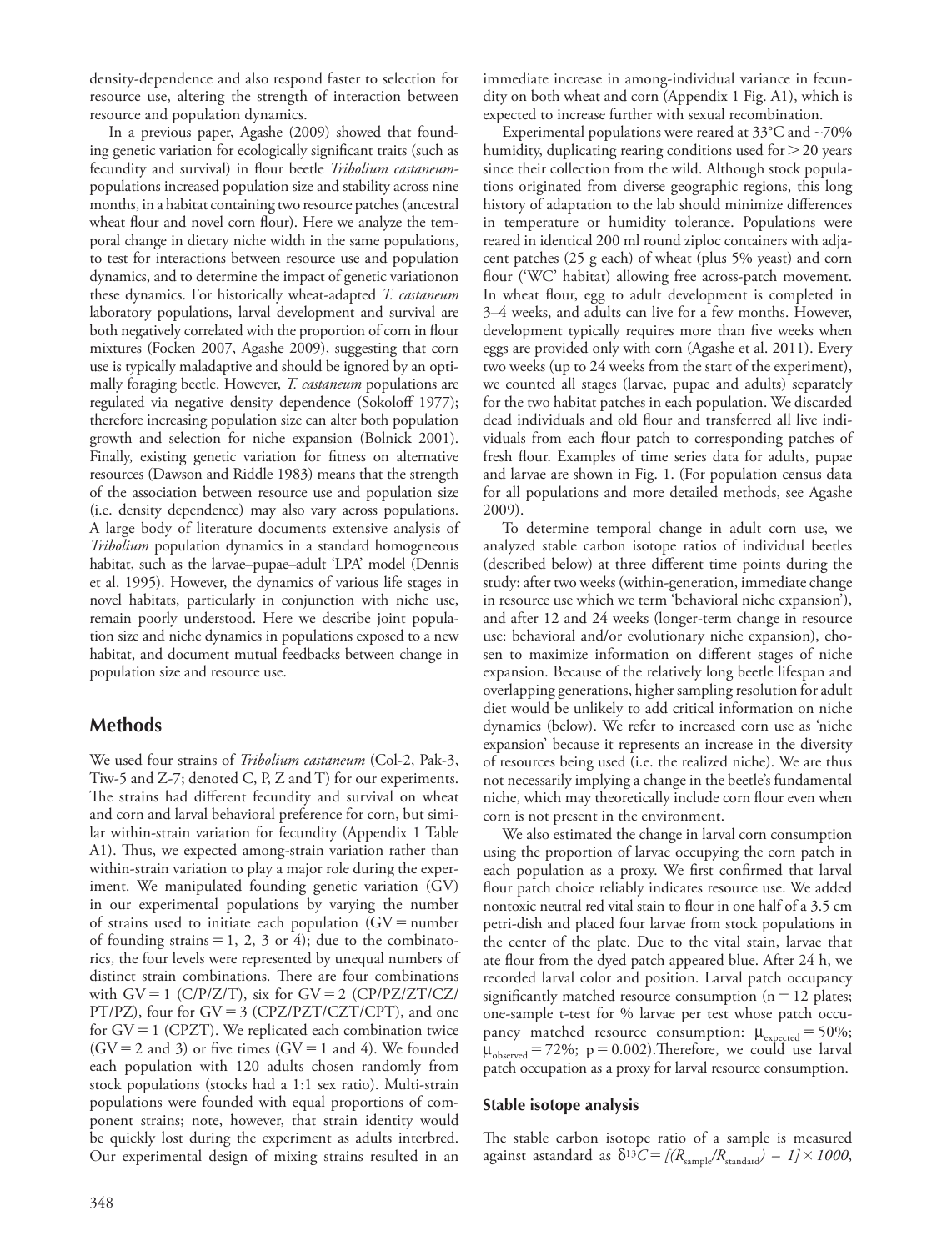

 Figure 1. Example of population census data, with number of individuals of three life stages found in each of five replicate populations with the highest founding genetic variation  $(GV = 4)$ . Arrows indicate time points at which beetles were sampled for stable carbon isotope analysis.

where  $R =$  <sup>13</sup>C: <sup>12</sup>C. Wheat and corn have different  $\delta^{13}$ C values ( $-23.82$  and  $-11.96$  respectively). A beetle's  $\delta^{13}C$ ratio is effectively a linear function of the percentage of corn in its diet (Focken 2007), and hence can be used to infer individual and population resource use. We reared beetles solely on wheat  $(n = 15)$  or corn  $(n = 13)$  to obtain the relationship between beetle δ13C and diet (% corn =  $1.911 + 0.08 \times \delta^{13}$ C). At each temporal sampling point (described above), we measured  $\delta^{13}$ C of ten adults from two replicate populations per strain combination (three for  $GV = 4$ ). For each population, mean  $\delta^{13}C$  of beetles indicates average resource use. Since single-strain Z-7 populations had  $\leq$  50 adults after week 12 they were not sampled for isotope analysis, and these populations were not included in the final dataset. Sampled beetles were oven-dried at 60°C

for 48 h, individually packed in tin capsules, and shipped for analysis.

Mean  $\delta^{13}$ C of beetles in the W habitat ( $\delta^{13}C_{\rm w}$ ) represents baseline isotope ratios of adultsin the absence of the novel corn flour. Therefore, for populations of each strain combination, the difference between mean  $\delta^{13}$ C in W and WC habitats after two weeks is a measure of the degree to which founding-generation adults added newly available corn flour to their diet. The  $\delta^{13}C$  value of beetles sampled at week 2 is an underestimate of the actual fraction of dietary corn consumed in two weeks, because some beetle tissues may still retain the signature of their larval wheat resource. However, the fraction of such tissue with slow isotopic turnover should be similar for beetles in all populations, and therefore we could compare the relative degree of corn use across populations and treatments. Similarly, the difference in mean  $\delta^{13}C$ between weeks 2 and 12, or weeks 12 and 24 measures any additional subsequent increase in corn use. Because adults can live for a month or more, these subsequent niche shifts may represent a mix of founding adults (whose behavioral niche shift was already measured) and new adults, comprising new generations. Since resource use can change via individual specialization or generalization, the degree of individual variation in resource use is also useful to understand niche dynamics (Bolnick et al. 2003). We used the withinpopulation standard deviation in  $\delta^{13}$ C (or % corn used) as a measure of the degree of individual variation in resource use, analyzing it as described for mean  $\delta^{13}C$ .

*Tribolium castaneum* adults and larvae are cannibalistic (Sokoloff 1977), feeding on eggs and pupae. To test whether cannibalism played a role in resource use or population dynamics, we also quantified the stable nitrogen isotope ratio  $(\delta^{15}N)$  of the 10 beetles sampled at week 12. If lower corn use were correlated with increased cannibalism as an alternative response to niche expansion, we would expect to find a significant negative correlation between the two isotope ratios. A positive correlation between  $\delta^{15}N$  and GV would indicate that genetically variable populations increased cannibalism, potentially altering population dynamics and feedbacks with niche dynamics.

#### **Data analysis**

 Population density data were available at two-week intervals for each experimental population, but diet was only analyzed thrice during the experiment (Fig. 1), each representing an aggregate diet measure over the intervening time period  $(0-2)$ weeks, 2–12 weeks and 12–24 weeks; corresponding to  $t = 1$ , *2* and *3* ). We converted population size data into mean logtransformed adult population size for each interval for each population, so that both population size and corn use were now time-aggregate measures for a given time interval, rather than for a specific point in time. While 'lumping' data into slightly different-sized bins (2, 10 and 12 weeks) is not ideal, note that we are interested in quantifying both short-term change inresource use (measured after two weeks) and longterm niche expansion (measured after 12 and 24 weeks). Since the stable isotope ratios represent an aggregate diet measure, for long-term niche expansion the mean population size is the most relevant way to determine competitive and other interactions between individuals for each time period (Fig. 1).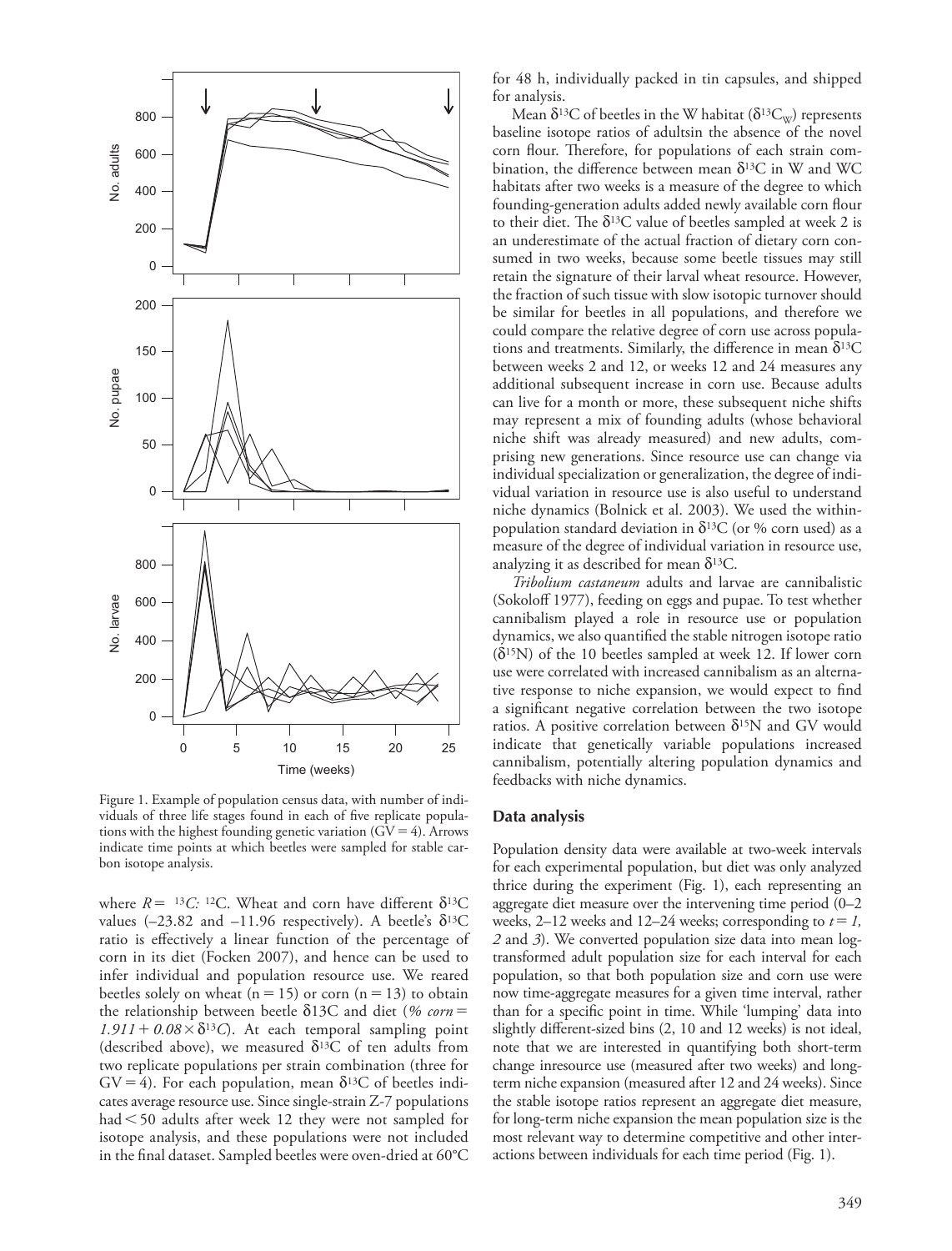To test for an effect of corn use on subsequent population size (i.e. population growth),we tested for a correlation between corn use for interval *t* and population size for interval  $t + 1$ . Likewise, to test for an effect of population size on subsequent corn use, we could test for a correlation between population size for interval *t* and corn use for  $t + 1$ . However, beetles perceive changes in population size immediately, and can rapidly change their resource use (Agashe and Bolnick 2010). Hence, this measure may miss concurrent changes in diet in response to population size, particularly since the longer time intervals each spanned a number of overlapping generations. Therefore, we measured both short-term and longer-term effects of population size on corn use, by measuring correlations of size at time *t* with corn use at time *t* and time  $t + 1$ , respectively. Data for larval corn use were analyzed similarly by averaging patchspecific census data for each time interval.

We could not test the effect of genetic variation on corn use at each time interval with an ANOVA, because the experimental design was unbalanced with respect to genetic variation (with 3, 6, 4 and 1 strain combinations for each GV level). Therefore, for each set of paired differences in isotope ratios calculated above (weeks  $0-2$ ,  $2-12$  and  $12-24$ ), we first fit a linearmodel to estimate the effect of each strain combination on the change in isotope signature using population replicates ( $Δδ<sup>13</sup>C~1+$  strain combination). We extracted the average effect size for each GV level and associated variance in the effect size estimate from this model. Using these, we fit a weighted linear regression to test whether  $\Delta \delta^{13}$ C varied as a function of genetic variation(average  $\Delta \delta^{13}C \sim GV$ , weights = 1/estimated variances). The weighting ensured that any differences in variance due to different numbers of strain combinations within each GV level (3, 6, 4 and 1), or heteroscedasticity, did not influence the regression. We followed this procedure for each set of  $\Delta \delta^{13}$ C values (corresponding to change in isotope ratios between two time points), to test whether genetic variation altered the degree of niche expansion. To test whether there was significant niche expansion during each time period, we used a paired t test in each case (i.e. comparing  $\delta^{13}C$  at time 0 and 12, and 12 and 24 for each strain combination).

 To determine whether corn use in the WC habitat enhanced net population performance, we tested for a positive correlation between average population size and degree of behavioral or total niche expansion (calculated as the difference between mean  $\delta^{13}$ C at week 24 and the initial  $\delta^{13}C_{W}$ ). These two correlations capture the effect of immediate niche expansion (which was large in our populations), as well as overall niche expansion. Unless mentioned otherwise, we report Pearson's product-moment correlation coefficients (*r*), with  $n = 14$  for all tests. We confirmed that data were normally distributed when using t tests. Statistical analysis was conducted in R (R Development Core Team 2008).

## **Results**

#### **Population dynamics**

 Adult population size at week 2 was equivalent across populations, since very few adults died and none were recruited in the first two weeks (egg to adult development requires at least three weeks). Despite the presence of the novel corn resource patch (in which development is slower), population dynamics progressed largely as predicted by the LPA model and previous experiments (Dennis et al. 2001). For *Tribolium castaneum* populations maintained under overlapping generations, eggs laid within the first few days in a new habitat have high survival, whereas subsequent eggs and pupae are largely cannibalized by growing larvae and adults. Thereafter, adult recruitment remains low until the previous larval cohort matures and older adults die, allowing a new cohort to survive to adulthood (Sokoloff 1977, Costantino et al. 1995). Accordingly, a peak in larval numbers at week 2 was followed by a sharp rise in pupae and adults (Fig. 1). After the first wave of adult recruitment (paired t-test for weeks 2 and 12: mean increase =  $1.41$ ,  $p < 0.001$ ), adult numbers declined in weeks 12-24 (Fig. 1, 2; paired t-test: mean decrease =  $0.64$ , p <  $0.001$ ). Overall, adult population size and stability (the coefficient of variation in population size through time, within a replicate) were both significantly higher for genetically diverse populations (Agashe 2009).

#### **Niche expansion**

Within the first generation, all populations significantly expanded their resource niche to include the novel corn resource (Table 1, Fig. 2), which constituted up to 42% of the diet of an individual beetle. Average corn consumption was 28% (significantly lower than the null expectation of 50%; one-sample t-test:  $t = -10.72$ ,  $DF = 14$ ,  $p < 0.0001$ ), indicating active choice by founding-generation adults rather than resource use based solely upon resource availability. Therefore, resource quality rather than quantity determined resource use within this period. The diet change was not a result of differential mortality: adult survival was not correlated with the degree of corn use  $(r = 0.06, p > 0.1)$ . The initial, rapid behavioral niche expansion (from 0% to 28% corn use in two weeks) was not followed by niche expansion in subsequent time intervals (mean corn use increased from 28% to 31% by week 12 and 33% by week 24; Table 1, Fig. 2). Therefore, maximum niche expansion during the experiment occurredwithin the first two weeks, via adult behavioral resource choice when beetles were initially exposed to the novel corn resource. Corn use was not affected by founding genetic variation during any time interval (Table 1). Additionally, the degree of cannibalism was not correlated with corn use at week 12 ( $r = 0.08$ ,  $p = 0.31$ ; Fig. S2) or genetic variation ( $r = 0.05$ ,  $p = 0.86$ ; Appendix 1 Fig. A2), indicating that cannibalism did not alter niche expansion in our experiment.

Table 1. Analysis of temporal change in adult resource use (see Data analysis in Methods for details of model and analyses).

|                                                                              | <b>Effect</b>         |      |                                              |                   |      |                             |   |
|------------------------------------------------------------------------------|-----------------------|------|----------------------------------------------|-------------------|------|-----------------------------|---|
| Change in<br>resource use                                                    |                       |      | Time $(DF = 13)$                             | Genetic variation |      |                             |   |
| $\Delta$ mean $\delta^{13}$ C                                                | $\Delta \delta^{13}C$ | $-t$ | D <sup>a</sup>                               | Est.              | SE – |                             | р |
| Weeks $0-2$<br>(behavioral)                                                  |                       |      | $2.395$ 11.5 < 0.001 - 0.41 0.22 - 1.91 0.20 |                   |      |                             |   |
| Weeks 2-12                                                                   | 0.34                  | 1.1  | 0.28                                         |                   |      | $-0.22$ 0.44 $-0.49$ 0.67   |   |
| Weeks 12-24<br>Weeks 0-24 (total) 2.961 12.4 $<$ 0.001 -0.30 0.32 -0.94 0.45 | 0.25                  | 1.7  | 0.11                                         |                   |      | $0.29$ $0.14$ $2.18$ $0.16$ |   |

<sup>a</sup>With a Bonferroni correction for multiple tests, p adjusted  $= 0.009$ .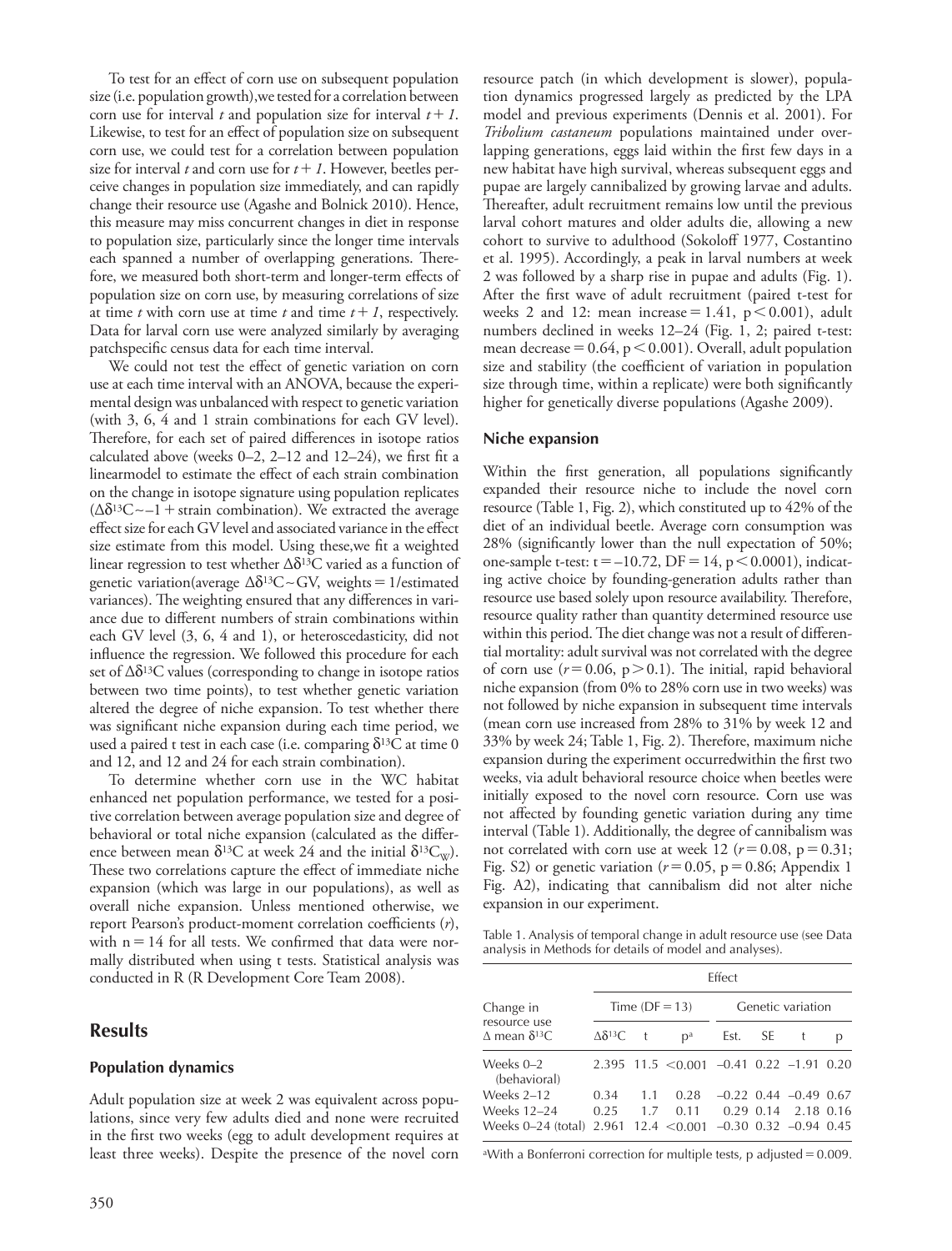

 Figure 2. Panels at left show temporal change in adult population size of replicate populations of each strain combination, for each level of founding genetic variation (GV). Middle panels show corresponding change in mean resource use (% corn in diet). Panels to the right show the proportion of larvae occupying the corn patch, averaged over each time period. Lines connect means for each time point.

The degree of among-individual variation in corn use within populations was small (on average, the standard deviation in the proportion of corn used by beetles within a population was 0.098). Thus, beetles within a population mostly consumed similar amounts of corn and population niche expansion occurred via niche generalization rather than specialization (Bolnick et al. 2003), contrary to the niche variation hypothesis (Van Valen 1965, Bolnick et al. 2007). Among-individual variation in corn use did not change during the experiment, and was unaffected by genetic variation or average corn use (GLM, model:  $\sigma$  [δ<sup>13</sup>C] ~  $\text{GV} \times \text{time} \times \text{mean } \delta^{13} \text{C}, p > 0.25 \text{ for all effects}.$ 

 Larval corn consumption was largely constant and independent of founding genetic variation. On average, 27% of larvae in each population were found in corn patches at week  $2$  – significantly lower than expected from random spatial distribution (one sample t-test,  $\mu_{\text{expected}} = 50\%; p < 0.001$ ). This proportion did not change significantly during the experiment (paired t-tests for various time intervals,  $p > 0.44$ in each case). In addition, genetic variation had no effect on larval occupancy of corn patches during the experiment  $(R<sup>2</sup>=0.03, p>0.1)$ , or on the coefficient of variation of proportion of larvae in corn ( $R^2 = 0.68$ ,  $p > 0.1$ ).

#### **Concurrent diet and population dynamics**

 In the short term (within a time interval), adult population size was negatively associated with dietary consumption of corn within weeks  $12-24$  but not weeks  $2-12$  (Fig. 3A; weeks 12–24:  $r = -0.62$ ,  $p = 0.018$ ; weeks 2–12:  $r = -0.49$ ,  $p = 0.077$ ). However, the negative relationship between corn

use and population size was not significantly different for the two time intervals (GLM, full model: corn use ~ size × time, AIC = 175.5; reduced model: corn use  $\sim$  size, AIC = 172,  $p_{size} = 0.002$ ). Thus, contrary to expectation, concurrent niche expansion appeared to be negatively rather than positively density dependent. In the longer term, however, population size did not have a significant effect on corn use (Fig. 3B; corn use at time  $t + 1$  is not correlated with population size at time  $t$ ;  $p > 0.13$  for both time intervals). Interestingly, the proportion of larvae occupying corn patches at week 2 was negatively correlated with the degree of adult behavioral niche expansion ( $r = -0.76$ ,  $p < 0.01$ ). Thus, in populations where adults initially consumed large amounts of corn, fewer larvae ate corn. In contrast, larval and adult corn use was uncorrelated in other time periods (Spearman correlation,  $p > 0.2$  in both cases). Therefore, resource use in the larval and adult life stages (i.e. the feeding stages) was disconnected in the experimental populations.

 Adult population size at a given time is expected to be a function of previous population size (via density-dependent reproduction and cannibalism (Costantino et al. 1995) as well as previous resource use (via resource-dependent fitness). Accordingly, population size at  $t + 1$  increased as a function of previous population size, decreased with previous adult corn use, and was also affected by the interaction of population size and corn use at time *t* (Fig. 3C–D, Table 2). As expected, adult population size increased over time and as a function of founding genetic variation (Table 2, Fig. 2). However, genetic variation did not alter the effect of corn use on subsequent population size ( $p_{\text{form}} \times_{\text{GVI}} > 0.5$ ) although it altered the positive density-dependence in population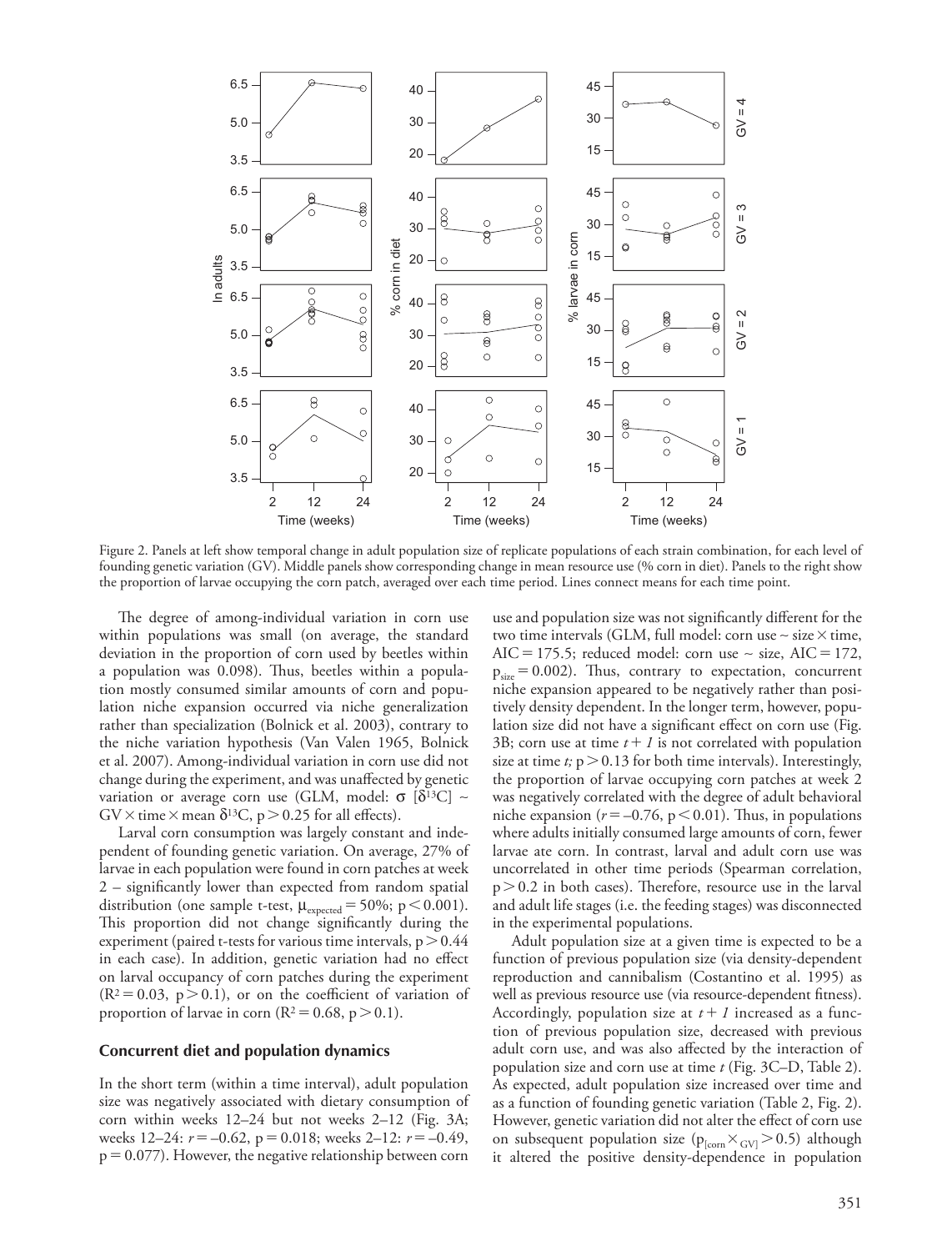

Figure 3. (A) Short-term effect of population size on corn use: proportion of adult dietary corn at time *t* as a function of log adult population size at time *t*. (B) Long-term effect of population size on corn use: proportion of adult dietary corn at time  $t + 1$  as a function of log. adult population size at time *t.* (C) Average loge adult population size for time period *t 1* as a function of population size for time period *t*. (D) Average log<sub>e</sub> adult population size for time period  $t + I$  as a function of proportion of adult dietary corn at time *t*. Triangles and dashed regression lines represents data where  $t =$  weeks 0–2 (week 12 in case of panel A). Filled circles and solid regression lines represent data where *t* = weeks 2–12 (week 24 in case of panel A). Each data point shows the mean of replicate populations of a given strain combination. Points are shaded so that darker points show populations with greater founding genetic variation.

size ( $p_{\text{Isize}} \times_{\text{GV}}$  < 0.05). Finally, greater behavioral and total niche expansion was associated with low overall population size (Fig  $4A$ ;  $r = -0.57$ ,  $p < 0.05$  in both cases) and low population stability (Fig.  $4B$ ;  $r = 0.71$ ,  $314 p < 0.01$ ). Thus, niche expansion decreased overall population performance in the novel WC habitat.

## **Discussion**

 Population density and resource use can form mutual feedback loops that are critical to understand the adaptive trajectory of populations exposed to novel habitats (Kokko and Lopez-Sepulcre 2007). Our experimental results indicate

|                                                      | Full model <sup>a</sup> (AIC = $13.63$ ) |           |         |       | Best model <sup>b</sup> (AIC = 11.66) |           |         |         |
|------------------------------------------------------|------------------------------------------|-----------|---------|-------|---------------------------------------|-----------|---------|---------|
| Term                                                 | Effect                                   | <b>SE</b> |         | p     | Effect                                | <b>SE</b> |         | $p^{c}$ |
| Intercept                                            | $-63$                                    | 38.3      | $-1.62$ | 0.13  | $-59.0$                               | 18.8      | $-3.14$ | 0.008   |
| Size(t)                                              | 14.8                                     | 8.32      | 1.78    | 0.101 | 13.9                                  | 4.00      | 3.48    | 0.004   |
| Corn $(t)$                                           | 1.79                                     | 1.58      | 1.14    | 0.278 | 1.63                                  | 0.73      | 2.23    | 0.044   |
| GV                                                   | 21.6                                     | 17.8      | 1.21    | 0.25  | 19.7                                  | 8.32      | 2.37    | 0.034   |
| Time                                                 | 52.2                                     | 43.7      | 1.19    | 0.256 | 47.8                                  | 21.5      | 2.22    | 0.044   |
| Size $(t) \times$ Corn $(t)$                         | $-0.38$                                  | 0.34      | $-1.14$ | 0.278 | $-0.35$                               | 0.15      | $-2.26$ | 0.042   |
| Size $(t) \times GV$                                 | $-4.57$                                  | 3.85      | $-1.19$ | 0.258 | $-4.17$                               | 1.81      | $-2.31$ | 0.038   |
| Corn $(t) \times GV$                                 | $-0.59$                                  | 0.73      | $-0.81$ | 0.432 | $-0.52$                               | 0.32      | $-1.64$ | 0.125   |
| Size $(t) \times$ Time                               | $-11.5$                                  | 8.93      | $-1.28$ | 0.223 | $-10.5$                               | 3.94      | $-2.67$ | 0.019   |
| Corn $(t) \times$ Time                               | $-1.32$                                  | 1.67      | $-0.79$ | 0.443 | $-1.14$                               | 0.57      | $-2.01$ | 0.065   |
| $GV \times Time$                                     | $-6.28$                                  | 22        | $-0.28$ | 0.78  | $-3.79$                               | 5.62      | $-0.67$ | 0.512   |
| Size $(t) \times$ Corn $(t) \times$ GV               | 0.13                                     | 0.16      | 0.80    | 0.44  | 0.11                                  | 0.07      | 1.60    | 0.132   |
| Size $(t) \times$ Corn $(t) \times$ Time             | 0.28                                     | 0.35      | 0.82    | 0.43  | 0.25                                  | 0.12      | 2.12    | 0.054   |
| Size $(t) \times$ GV $\times$ Time                   | 1.86                                     | 4.42      | 0.42    | 0.681 | 1.35                                  | 0.02      | 1.47    | 0.166   |
| Corn $(t) \times$ GV $\times$ Time                   | $-0.00$                                  | 0.87      | $-0.00$ | 0.997 | $-0.10$                               | 0.09      | $-1.16$ | 0.266   |
| Size (t) $\times$ Corn (t) $\times$ GV $\times$ Time | $-0.02$                                  | 0.18      | $-0.12$ | 0.908 |                                       |           |         |         |

Table 2. Analysis of adult population size.

aFull model: Size *(t 1)* <sup>∼</sup> Size *(t)* Corn use *(t)* GV Time. bReduced model: Full model –Size *(t)* Corn use *(t)* GV Time interaction. cp-values 0.05 are highlighted in bold.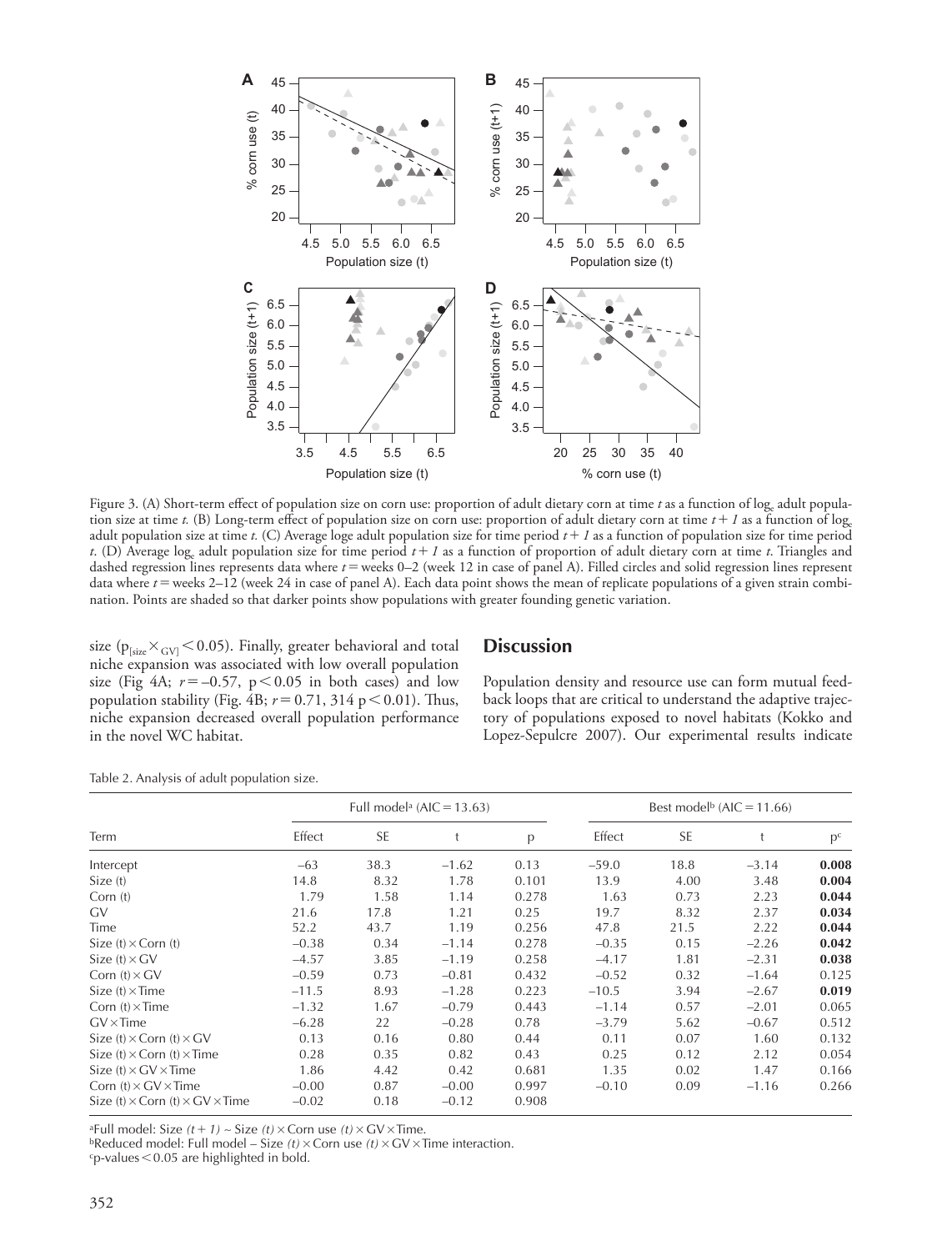

Figure 4. (A) Average  $log_a$  adult population size and (B) population CV (inverse of population stability) as a function of total niche expansion ( $\Delta$  mean  $\Delta^{13}$ C; Table 1), with best-fit regression lines. Each data point is the mean of 2–3 replicates of a given strain combination. Points are shaded so that darker points show populations with greater founding genetic variation.

such feedbacks between population density and resource use in a novel habitat, and show that genetic variation does not alter their strength (at least in our experimental system). Flour beetle populations where individuals quickly adopted the unfamiliar corn resource had low long-term average population size (Fig. 4). In turn, and contrary to expectation (Bolnick 2001), our results suggest that high population density can inhibit short-term niche expansion through increased use of corn (Fig. 3A). In this experiment, populations were allowed to self-regulate with overlapping generations, so that we could analyze natural population and dietary niche dynamics. Further evidence of feedbacks comes from our other experiments with *Tribolium castaneum* showing that a) forcing beetles to consume only corn decreases population size to the point of extinction (Agashe 2009, Agashe et al. 2011) and b) enforcing high population density decreases short-term corn use (Agashe et al. unpubl.) but can increase evolutionary niche expansion under discrete generations (Agashe and Bolnick 2010). Together, these results demonstrate time sensitive mutual feedbacks between population size and resource use in a novel habitat.

 What was the mechanistic basis for the observed change in corn use during various time intervals? The withingeneration increase in corn use represents behavioral niche expansion that could arise from a combination of pre-existing innate willingness to eat a novel resource, individual density-dependent foraging decisions, and physiological plasticity for digesting corn. Longer-term increase in corn use may represent evolutionary niche expansion (as seen in Agashe and Bolnick 2010). However, because populations were maintained under overlapping generations and some adults may live and reproduce for 12 weeks, we were unable to accurately determine the evolutionary ancestry of adult beetles sampled at weeks 12 and 24. This means that the observed longer-term change in adult corn use could be a combination of behavioral response to changing population density, evolutionary change in the degree of plasticity in corn use, and evolutionary change in non-plastic traits determining resource use. Nonetheless, it is clear that inclusion of the novel corn resource in the diet of adult beetles was associated with a subsequent decrease in population size. Compared to the ancestral wheat resource, development is ∼ 1.5 times slower in corn, and mortality is much higher (Agashe 2009). Therefore, rapid behavioral use of corn flour is likely to be maladaptive unless it is associated with change in these heritable fitness components; i.e. unless preference was coupled with performance. We do not find such association between preference and performance: strains with particularly high or low preference for corn were not the strains with highest/lowest fitness in corn (Table 1, Agashe 2009). When preference and performance are decoupled, adoption of novel resources may thus have deleterious effects on population performance. Behavioral responses to resource limitation are widespread and are often critical for persistence in novel habitats (Ghalambor et al. 2007), e.g. during colonization by invasive species (Dybdahl and Kane 2005). Recent empirical and theoretical results also show that adaptive foraging by predators can stabilize diverse communities that are otherwise predicted to go extinct (reviewed by Valdovinos et al. 2010). Such wide-ranging effects of individual niche shifts stress the need to further understand their impact on population dynamics under various forms of selection on resource use.

 Larval and adult corn use were initially negatively correlated (at week 2), and subsequently decoupled. This was counter to our expectation that larval resource use would belargely determined by female oviposition, and thus positively correlated with female resource use. However, adult resource use may not directly translate into oviposition preference if females oviposit indiscrimiately (Sokoloff 1977); if higher mortality in corn alters offspring abundance (Agashe 2009); or if larval movement across patches unlinks female oviposition and larval corn use (Patel and Agashe unpubl.). Any or a combination of these factors could have resulted in the observed disconnect between larval and adult corn use. Finally, negative pleiotropic or epistatic relationships between adult and larval corn acceptance may also lead to the opposite, stage-specific behaviors. Our observations are consistent with previous experiments with a corn-oil sensitive *T. castaneum* strain demonstrating stage-specific distribution in heterogeneous habitats with corn oil patches (Jillson and Costantino 1980). Notably, in mixed species populations, *T. castaneum* consistently drove its competitor ( *T. brevicornis* ) to extinction despite its smaller niche breadth,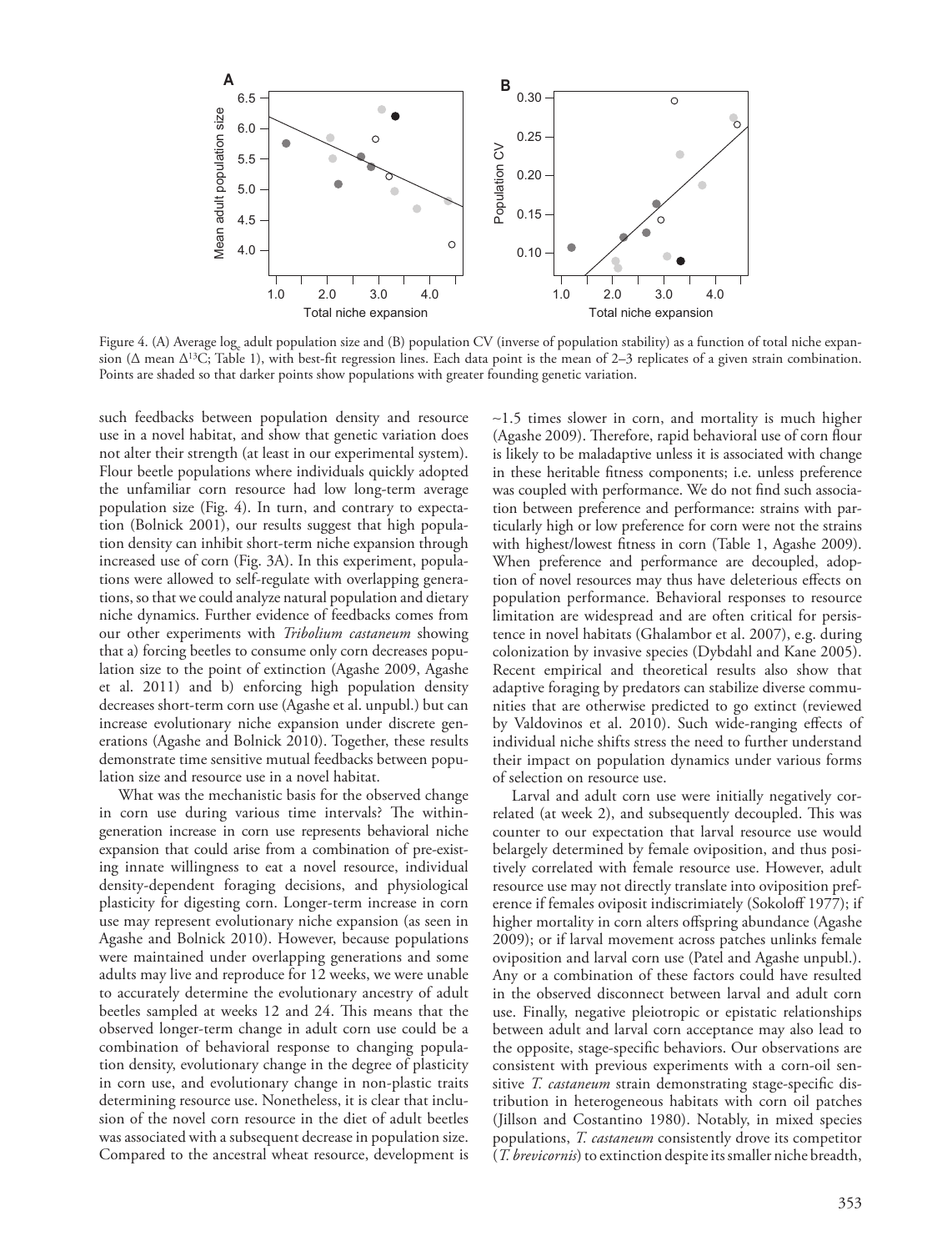because high adult density delayed larval development in *T. brevicornis*. Thus, interactions between individuals arising from population density and niche use can also determine whether competitive coexistence is possible. It is also surprising that the amount of founding genetic variation for resource use did not alter total niche expansion (Table 1) or the relationship between corn use and population size (Fig. 3), despite its strong effects on population size and stability (Agashe 2009). However, at intermediate diversity levels  $(GV = 2$  and 3), most niche expansion occurred initially; while at extreme levels of diversity  $(GV = 1 \text{ and } 4)$ , relatively greater niche expansion occurred over the longer term (Fig. 2). Overall, it is likely that the magnitude of long-term niche expansion (including both behavioral and evolutionary change) was so small compared to immediate behavioral niche expansion, that genetic variation for resource use placed a negligible constraint on niche evolution during the experiment. However, in a separate experiment where *T. castaneum* were maintained at high population density (strong competition), we found that genetic diversity significantly facilitated evolutionary niche expansion (Agashe and Bolnick 2010) and maintained greater individual variation in resource use across multiple generations. Thus, while genetic variation may not increase among-individual niche variation (as observed here), it can maintain initial variation across evolutionary time periods.

In summary, stage-specific resource use dynamics, together with individual and genetic variation in behavioral preference and fitness on the two resources, determined population density and intraspecific competition in our experimental populations. These dynamics in turn affected subsequent selection acting on resource use and fitness. We have thus shown how resource use and population dynamics can affect each other in temporally invariant, novel habitats. Given the ubiquity of density-dependent resource competition and habitat heterogeneity in natural systems, we expect that such associations between resource niche and population dynamics are a widespread phenomenon. We hope that our results spur further experimental work, especially to analyze how factors such as temporal variation in resource availability, migration, spatial structure, or interspecific competition alter the relationship between resource use and population dynamics. Such investigations into the mechanics of adaptation to novel environments are especially relevant in understanding how populations may adapt to altered habitats and communities as a result of global climate change.

 *Acknowledgements* **–** We thank Jessica Conover, Jay Falk, Gina Calabrese and Sagar Patel for laboratory assistance, and Christine Parent and Will Harcombe for comments on the manuscript. This research was funded by an NSF DDIG grant (DEB 0808356), a Packard Foundation Grant to DIB, and graduate research fellowships to DA from the Section of Integrative Biology, Univ. of Texas at Austin.

## **References**

Agashe, D. 2009. The stabilizing effect of intraspecific genetic variation on population dynamics in novel and ancestral habitats. – Am. Nat. 174: 255–267.

- Agashe, D. and Bolnick, D. I. 2010. Intraspecific genetic variation and competition interact to influence niche expansion. - Proc. R. Soc. B 277: 2915-2924.
- Agashe, D. et al. 2011. Effects of founding genetic variation on adaptation to a novel resource. – Evolution 65: 2481-2491.
- Andersson, J. et al. 2007. Stabilization of population fluctuations due to cannibalism promotes resource polymorphism in fish. – Am. Nat. 169: 820 – 829.
- Bolnick, D. I. 2001. Intraspecific competition favours niche width expansion in *Drosophila melanogaster*. - Nature 410: 463-466.
- Bolnick, D. I. et al. 2003. The ecology of individuals: incidence and implications of individual specialization. – Am. Nat. 161:  $1 - 28.$
- Bolnick, D. I. et al. 2007. Comparative support for theniche variation hypothesis that more generalized populations also are more heterogeneous. - Proc. Natl Acad. Sci. USA 104: 10075-10079.
- Bull, J. J. et al. 2006. Evolutionary feedback mediated through population density, illustrated with viruses in chemostats. – Am. Nat. 167: E39-E51.
- Costantino, R. F. et al. 1995. Experimentally induced transitions in the dynamic behavior of insect populations. – Nature 375:  $227 - 230$
- Dawson, P. S. and Riddle, N. C. 1983.Genetic variation, environmental heterogeneity, and evolutionary stability. – In: King, C. E. and Dawson, P. S. (eds), Population biology: retrospect and prospect. Columbia Univ. Press, pp. 147-170.
- Dennis, B. et al. 1995. Nonlinear demographic dynamics mathematical models, statistical methods, and biological experiments. – Ecol. Monogr. 65: 261–281.
- Dennis, B. et al. 2001. Estimating chaos and complex dynamics in an insect population.  $-$  Ecol. Monogr. 71: 277-303.
- Dybdahl, M. F. and Kane, S. L. 2005. Adaptation vs. phenotypic plasticity in the success of a clonal invader. – Ecology 86: 1592-1601
- Ezard, T. H. G. et al. 2009. Eco-evolutionary 450 dynamics: disentangling phenotypic, environmental and population fluctuations. - Phil. Trans. R. Soc. B 364: 1491-1498.
- Focken, U. 2007. Effect of different ratios of wheat to corn flour in the diet on the development and isotopic composition (delta C-13, delta N-15) of the red flour beetle *Tribolium castaneum*. – Isotopes Environ. Health Stud. 43: 143-154.
- Ghalambor, C. K. et al. 2007. Adaptive versus nonadaptive phenotypic plasticity and the potential for contemporary adaptation in new environments. – Funct. Ecol.  $21: 394-407$ .
- Hanski, I. and Saccheri, I. 2006. Molecular-level variation affects population growth in a butterfly metapopulation. - Plos Biol. 4: 719-726.
- Jillson, D. A. and Costantino, R. F. 1980. Growth, distribution, and competition of *Tribolium castaneum* and *Tribolium brevicornis* in fine-grained habitats. - Am. Nat. 116: 206-219.
- Kokko, H. and Lopez-Sepulcre, A. 2007. The ecogenetic link between demography and evolution: can we bridge the gap between theory and data? - Ecol. Lett. 10: 773-782.
- López-Suárez, C. et al. 1993. Genetic heterogeneity increases viability in competing groups of *Drosophila hydei* . – Evolution 47: 977 – 981.
- Ma, B. O. et al. 2003.Dynamic versus instantaneous models of diet choice. - Am. Nat. 162: 668-684.
- Pelletier, F. et al. 2007. The evolutionary demography of ecological change: linking trait variation and population growth. - Science 315: 1571-1574.
- Roth, J. D. et al. 2011. Geographical gradients in diet affect population dynamics of canada lynx. – Ecology 88: 2736–2743.
- Schluter, D. 1994. Experimental evidence that competition promotes divergence in adaptive radiation. – Science 266: 798 – 801.
- Sokoloff, A. 1977. The biology of *Tribolium*. Clarendon Press.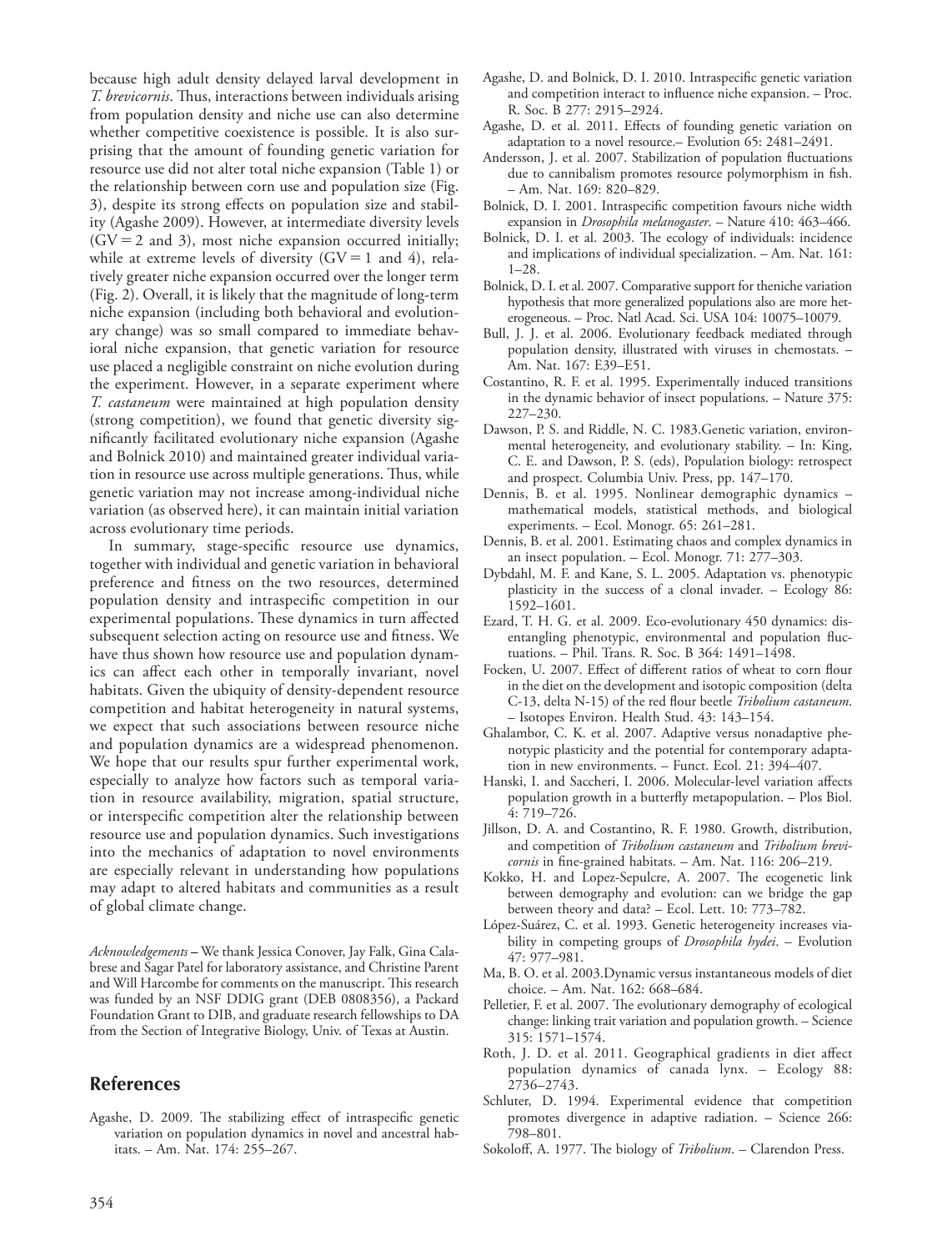- Svanbäck, R. and Persson, L. 2004. Individual diet specialization, niche width and population dynamics: implications for trophic polymorphisms. – J. Anim. Ecol. 73: 973–982.
- Svanbäck, R. and Bolnick, D. I. 2007. Intraspecific competition drives increased resource use diversity within a natural population. - Proc. R. Soc. B 274: 839-844.
- Tagg, N. et al. 2005. Resource competition between genetically varied and genetically uniform populations of *Daphnia*

*pulex* (Leydig): does sexual reproduction confer a short-term ecological advantage? – Biol. J. Linn. Soc. 85:  $111 - 123.$ 

- Valdovinos, F. S. et al. 2010. Consequences of adaptive behaviour for the structure and dynamics of food webs. – Ecol. Lett. 13: 1546-1559.
- Van Valen, L. 1965. Morphological variation and width of ecological niche. – Am. Nat. 99: 377–390.

# **Appendix 1**

Table A1. Trait variation in the four experimental strains. Mean  $\pm$  SE for three traits are shown, with n individuals measured per strain per flourtype (where applicable). Standard deviation for fecundity is shown in parentheses. Strain Col-2has significantly higher within-strain variance for fecundity on wheat (ANOVA:  $\rm p$  = 0.043). Table from Agashe et al. 2011.

| Strain  | Fecundity<br>$n = 36$ females |                          | % egg survival<br>$n = 150$ eggs | % larvae choosing |                               |
|---------|-------------------------------|--------------------------|----------------------------------|-------------------|-------------------------------|
|         | Wheat                         | Corn                     | Wheat                            | Corn              | corn patch<br>$n = 46$ larvae |
| $Col-2$ | $16.25 \pm 4.8$<br>(5.36)     | $1.5 \pm 0.65$<br>(1.97) | $100 \pm 0$                      | $85.7 \pm 0.03$   | $43.48 \pm 0.07$              |
| $Pak-3$ | $19.8 \pm 3.08$<br>(4.3)      | $5.4 \pm 1.29$<br>(2.78) | $100 \pm 0$                      | $54.45 \pm 0.04$  | $15.21 \pm 0.05$              |
| $Z-7$   | $8.33 \pm 1.67$<br>(3.16)     | $1.0 \pm 0.58$<br>(1.86) | $86.65 \pm 0.03$                 | $61.65 \pm 0.04$  | $13.04 \pm 0.05$              |
| $Tiw-5$ | $18.6 \pm 1.54$<br>(3.04)     | $1.4 \pm 1.17$<br>(2.65) | $87.35 \pm 0.03$                 | $6.75 \pm 0.02$   | $34.78 \pm 0.07$              |



 Figure A1. Initial within-population standard deviation in fecundity on wheat (open circles) and corn (filled circles) is shown for each level of genetic variation (GV). Standard error bars reflect variation between strain combinations within a given GV. Figure from Agashe et al. 2011.